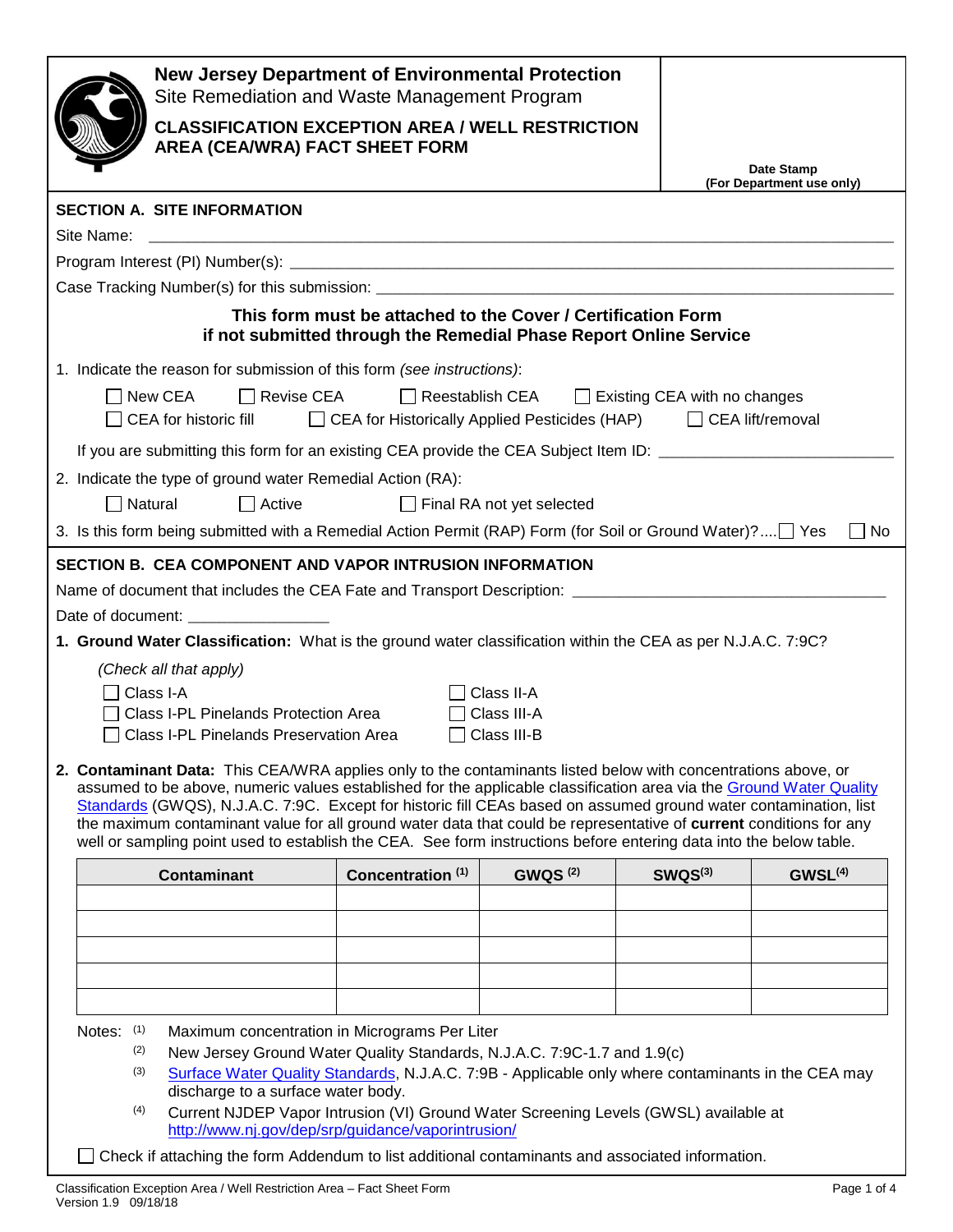|                                                                                                                       |                                                                                                                                                                                      | 3. CEA Boundaries and VI Pathway Status:<br>Year of tax map used: _______________<br>$\Box$ No                                                                                                                 |                      |                                                      |                         |                     |  |  |  |
|-----------------------------------------------------------------------------------------------------------------------|--------------------------------------------------------------------------------------------------------------------------------------------------------------------------------------|----------------------------------------------------------------------------------------------------------------------------------------------------------------------------------------------------------------|----------------------|------------------------------------------------------|-------------------------|---------------------|--|--|--|
|                                                                                                                       | $\Box$ No                                                                                                                                                                            |                                                                                                                                                                                                                |                      |                                                      |                         |                     |  |  |  |
|                                                                                                                       | For CEA revisions only:                                                                                                                                                              |                                                                                                                                                                                                                |                      |                                                      |                         |                     |  |  |  |
|                                                                                                                       |                                                                                                                                                                                      | □ Check if CEA Boundary has changed (See instructions)                                                                                                                                                         |                      |                                                      |                         |                     |  |  |  |
|                                                                                                                       |                                                                                                                                                                                      | □ Check if Block and Lot numbers have changed (See instructions)<br>List the block(s) and lot(s) included in the areal extent of the CEA and check the appropriate boxes:                                      |                      |                                                      |                         |                     |  |  |  |
|                                                                                                                       |                                                                                                                                                                                      |                                                                                                                                                                                                                |                      |                                                      |                         |                     |  |  |  |
|                                                                                                                       |                                                                                                                                                                                      |                                                                                                                                                                                                                |                      | Check if VI pathway                                  | Check if VI pathway     |                     |  |  |  |
|                                                                                                                       | <b>Block</b>                                                                                                                                                                         | Lot(s)                                                                                                                                                                                                         | Check if<br>off-site | was evaluated <sup>®</sup>                           | status is indeterminate |                     |  |  |  |
|                                                                                                                       |                                                                                                                                                                                      |                                                                                                                                                                                                                |                      |                                                      |                         |                     |  |  |  |
|                                                                                                                       |                                                                                                                                                                                      |                                                                                                                                                                                                                |                      |                                                      |                         |                     |  |  |  |
|                                                                                                                       |                                                                                                                                                                                      |                                                                                                                                                                                                                |                      |                                                      |                         |                     |  |  |  |
|                                                                                                                       |                                                                                                                                                                                      |                                                                                                                                                                                                                |                      |                                                      |                         |                     |  |  |  |
|                                                                                                                       |                                                                                                                                                                                      |                                                                                                                                                                                                                |                      |                                                      |                         |                     |  |  |  |
|                                                                                                                       |                                                                                                                                                                                      |                                                                                                                                                                                                                |                      |                                                      |                         |                     |  |  |  |
|                                                                                                                       |                                                                                                                                                                                      |                                                                                                                                                                                                                |                      |                                                      |                         |                     |  |  |  |
|                                                                                                                       |                                                                                                                                                                                      | Check if attaching an Addendum to list additional Blocks/Lots and associated information. (see instructions)                                                                                                   |                      |                                                      |                         |                     |  |  |  |
|                                                                                                                       |                                                                                                                                                                                      |                                                                                                                                                                                                                |                      |                                                      |                         |                     |  |  |  |
| Follow instructions for parcels where the vapor intrusion (VI) pathway was evaluated and the status is indeterminate. |                                                                                                                                                                                      |                                                                                                                                                                                                                |                      |                                                      |                         |                     |  |  |  |
|                                                                                                                       |                                                                                                                                                                                      | Direction of ground water flow: ___________(If multiple water bearing zones exist within the CEA and/or there                                                                                                  |                      | is no predominant flow direction, see instructions.) |                         |                     |  |  |  |
| Vertical depth of CEA: _______________________ (ft bgs) and ______________(msl).                                      |                                                                                                                                                                                      |                                                                                                                                                                                                                |                      |                                                      |                         |                     |  |  |  |
| Horizontal extent of CEA: __________________ Indicate units: □ acres or □ square feet                                 |                                                                                                                                                                                      |                                                                                                                                                                                                                |                      |                                                      |                         |                     |  |  |  |
|                                                                                                                       | Name(s) of the affected Geologic Formation(s)/Unit(s) (see instructions if multiple formations/units affected):                                                                      |                                                                                                                                                                                                                |                      |                                                      |                         |                     |  |  |  |
|                                                                                                                       |                                                                                                                                                                                      |                                                                                                                                                                                                                |                      |                                                      |                         |                     |  |  |  |
|                                                                                                                       | Narrative description of proposed CEA boundaries:                                                                                                                                    |                                                                                                                                                                                                                |                      |                                                      |                         |                     |  |  |  |
|                                                                                                                       |                                                                                                                                                                                      |                                                                                                                                                                                                                |                      |                                                      |                         |                     |  |  |  |
|                                                                                                                       |                                                                                                                                                                                      |                                                                                                                                                                                                                |                      |                                                      |                         |                     |  |  |  |
|                                                                                                                       |                                                                                                                                                                                      |                                                                                                                                                                                                                |                      |                                                      |                         |                     |  |  |  |
|                                                                                                                       |                                                                                                                                                                                      |                                                                                                                                                                                                                |                      |                                                      |                         |                     |  |  |  |
|                                                                                                                       |                                                                                                                                                                                      |                                                                                                                                                                                                                |                      |                                                      |                         |                     |  |  |  |
|                                                                                                                       |                                                                                                                                                                                      | 4. Projected Term of CEA: (Based on modeling/calculations in the fate and transport description)                                                                                                               |                      |                                                      |                         |                     |  |  |  |
|                                                                                                                       |                                                                                                                                                                                      |                                                                                                                                                                                                                |                      |                                                      |                         |                     |  |  |  |
|                                                                                                                       |                                                                                                                                                                                      | or Indeterminate (Review instructions before selecting "Indeterminate" for the CEA duration.)                                                                                                                  |                      |                                                      |                         |                     |  |  |  |
|                                                                                                                       |                                                                                                                                                                                      | 5. ATTACH AND/OR SUBMIT THE FOLLOWING: (see instructions for additional information/requirements)                                                                                                              |                      |                                                      |                         |                     |  |  |  |
|                                                                                                                       |                                                                                                                                                                                      | <b>Exhibit A: Site Location Maps</b> - Based on USGS Quadrangle Map;                                                                                                                                           |                      |                                                      |                         |                     |  |  |  |
|                                                                                                                       | Exhibit B: CEA Map and Cross Section Figure – See N.J.A.C 7:26C-7.3(c)1 and 2 and instructions regarding what<br>is required to be included on the map and the cross-section figure. |                                                                                                                                                                                                                |                      |                                                      |                         |                     |  |  |  |
|                                                                                                                       |                                                                                                                                                                                      | Exhibit C: GIS Deliverables - CEA Boundary Extent Map. The CEA Boundary Extent Map shall be submitted via<br>email to srpgis cea@dep.nj.gov. (See the instructions for detailed GIS deliverable requirements.) |                      |                                                      |                         |                     |  |  |  |
|                                                                                                                       |                                                                                                                                                                                      | Identify format of CEA Boundary Extent Map being submitted:  □ Shape File □ CAD File                                                                                                                           |                      |                                                      |                         | N/A<br>$\mathbf{L}$ |  |  |  |
|                                                                                                                       |                                                                                                                                                                                      | If there is a CEA map already on $NJ-GeoWeb$ , does it need to be revised? $\Box$ Yes                                                                                                                          |                      |                                                      | $\Box$ No               | N/A                 |  |  |  |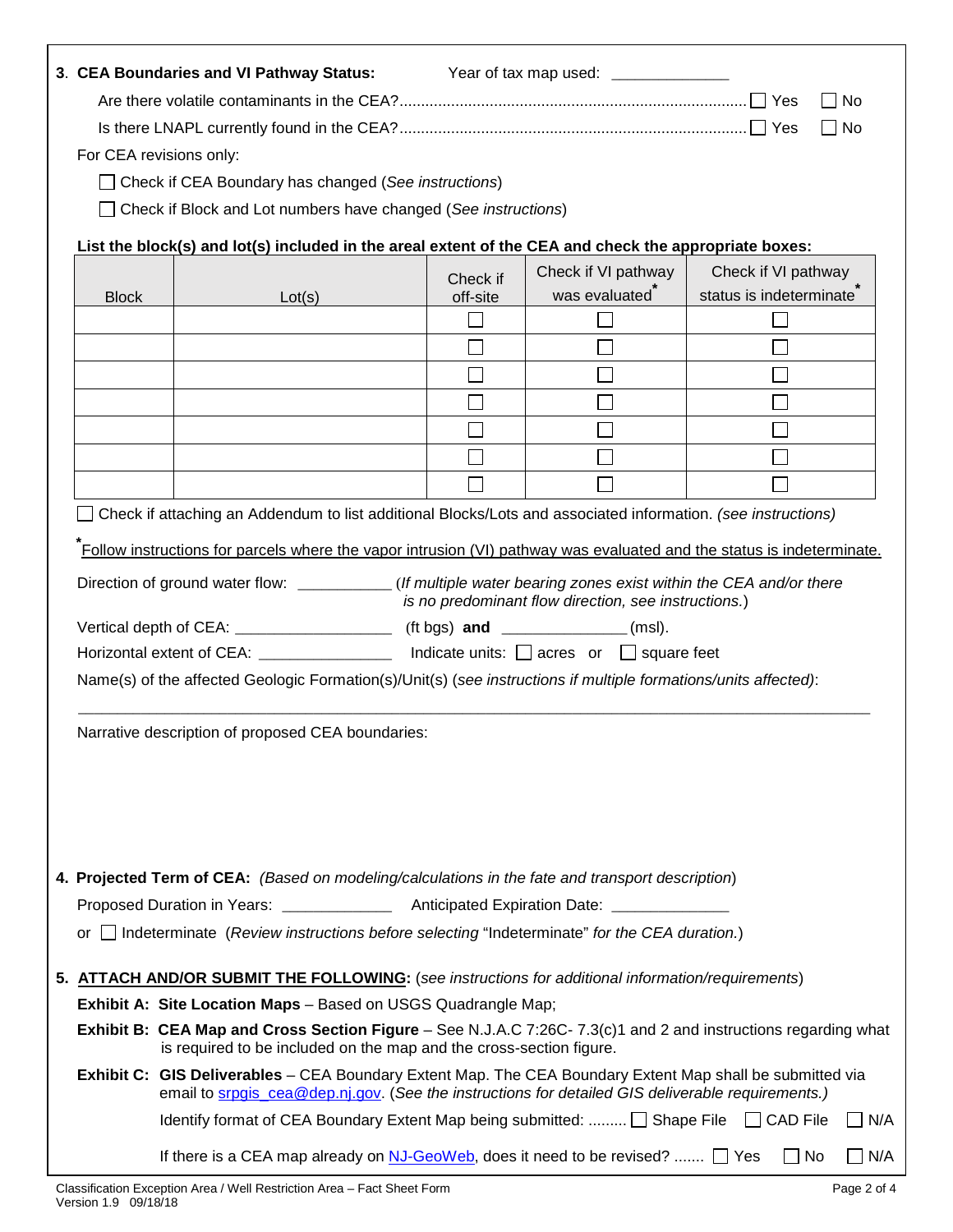|    | <b>SECTION C. CURRENT GROUND WATER USE DOCUMENTATION</b>                                                                                                                                                                                                                                  |  |  |  |  |  |  |
|----|-------------------------------------------------------------------------------------------------------------------------------------------------------------------------------------------------------------------------------------------------------------------------------------------|--|--|--|--|--|--|
| 1. | Indicate the year of the most recent well search completed per N.J.A.C. 7:26E-1.14:                                                                                                                                                                                                       |  |  |  |  |  |  |
| 2. | If this Fact Sheet form is for a revised CEA or an existing CEA with no changes, have<br>Yes<br>No<br>N/A                                                                                                                                                                                 |  |  |  |  |  |  |
| 3. | Are there any pumping wells (e.g., potable, industrial, irrigation or recovery wells)<br><b>No</b>                                                                                                                                                                                        |  |  |  |  |  |  |
|    | If "Yes" list/attach list of the type and status of any pumping well(s) within CEA:                                                                                                                                                                                                       |  |  |  |  |  |  |
|    |                                                                                                                                                                                                                                                                                           |  |  |  |  |  |  |
|    |                                                                                                                                                                                                                                                                                           |  |  |  |  |  |  |
|    |                                                                                                                                                                                                                                                                                           |  |  |  |  |  |  |
|    |                                                                                                                                                                                                                                                                                           |  |  |  |  |  |  |
|    |                                                                                                                                                                                                                                                                                           |  |  |  |  |  |  |
|    |                                                                                                                                                                                                                                                                                           |  |  |  |  |  |  |
|    |                                                                                                                                                                                                                                                                                           |  |  |  |  |  |  |
|    | <b>SECTION D. WELL RESTRICTION INFORMATION</b>                                                                                                                                                                                                                                            |  |  |  |  |  |  |
|    | Certain well restrictions relevant to potable ground water use, such as "Double Case Wells", "Sample Potable Wells", and<br>"Evaluate Production Wells", are consistently set within the boundaries of all CEAs established by the NJDEP in Class I<br>and II-A areas (see instructions). |  |  |  |  |  |  |
|    | 1. Are there any other site-specific well restrictions relevant to potable ground water use that should<br><b>No</b>                                                                                                                                                                      |  |  |  |  |  |  |
|    | If "Yes", describe below any such site-specific well restrictions proposed for this CEA:                                                                                                                                                                                                  |  |  |  |  |  |  |
|    |                                                                                                                                                                                                                                                                                           |  |  |  |  |  |  |
|    |                                                                                                                                                                                                                                                                                           |  |  |  |  |  |  |
|    |                                                                                                                                                                                                                                                                                           |  |  |  |  |  |  |
|    |                                                                                                                                                                                                                                                                                           |  |  |  |  |  |  |
|    |                                                                                                                                                                                                                                                                                           |  |  |  |  |  |  |
|    |                                                                                                                                                                                                                                                                                           |  |  |  |  |  |  |
|    | <b>SECTION E. PUBLIC NOTIFICATION REQUIREMENTS</b>                                                                                                                                                                                                                                        |  |  |  |  |  |  |
| 1. | Indicate which of the following entities have been notified pursuant to N.J.A.C. 7:26C-7.3(d) and the dates each<br>notification was sent. (check all that apply)                                                                                                                         |  |  |  |  |  |  |
|    |                                                                                                                                                                                                                                                                                           |  |  |  |  |  |  |
|    |                                                                                                                                                                                                                                                                                           |  |  |  |  |  |  |
|    | Designated County Environmental Health Act agency (if applicable)  Dated mailed: ________________                                                                                                                                                                                         |  |  |  |  |  |  |
|    |                                                                                                                                                                                                                                                                                           |  |  |  |  |  |  |
|    |                                                                                                                                                                                                                                                                                           |  |  |  |  |  |  |
|    |                                                                                                                                                                                                                                                                                           |  |  |  |  |  |  |
|    |                                                                                                                                                                                                                                                                                           |  |  |  |  |  |  |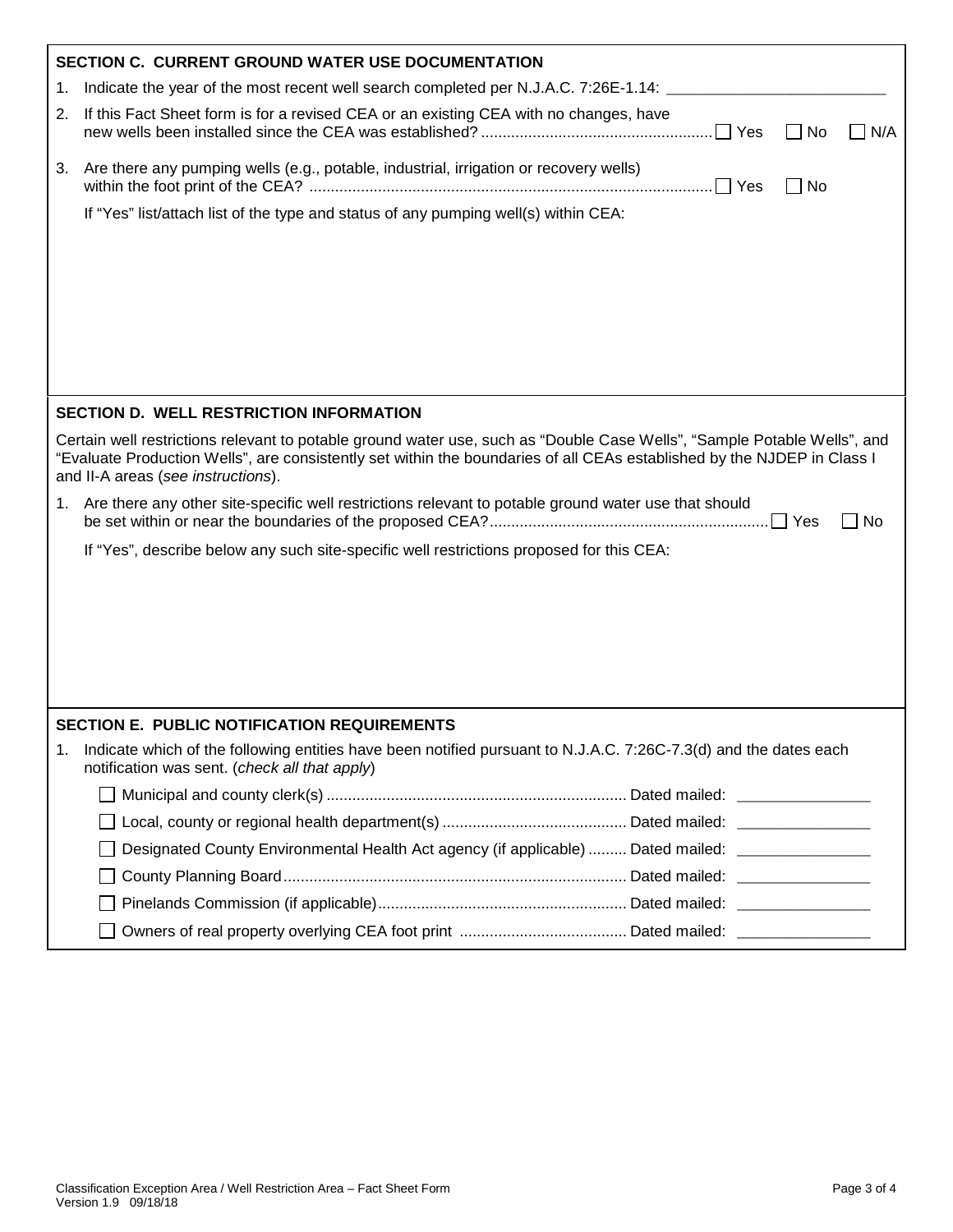2. **List of Names and Addresses** – List below and/or in an attachment, the names/addresses of all persons notified pursuant to N.J.A.C. 7:26C-7.3(d) based on the proposed CEA boundaries. If the site property owner differs from the person responsible for conducting the remediation, check here  $\Box$  and enter the site owner's name and address first in the table below. *See instructions for more information regarding the address list.*

| <b>Entity or Owner Name</b> | <b>Notification Address Used</b><br>If owner address differs from property address<br>overlying CEA, add an " * " after the address. | <b>Block</b> | <b>Blocks/Lots overlying CEA</b><br>owned by this person<br>Lot(s) |
|-----------------------------|--------------------------------------------------------------------------------------------------------------------------------------|--------------|--------------------------------------------------------------------|
|                             |                                                                                                                                      |              |                                                                    |
|                             |                                                                                                                                      |              |                                                                    |
|                             |                                                                                                                                      |              |                                                                    |
|                             |                                                                                                                                      |              |                                                                    |
|                             |                                                                                                                                      |              |                                                                    |
|                             |                                                                                                                                      |              |                                                                    |
|                             |                                                                                                                                      |              |                                                                    |
|                             |                                                                                                                                      |              |                                                                    |
|                             |                                                                                                                                      |              |                                                                    |
|                             |                                                                                                                                      |              |                                                                    |
|                             |                                                                                                                                      |              |                                                                    |
|                             |                                                                                                                                      |              |                                                                    |
|                             |                                                                                                                                      |              |                                                                    |
|                             |                                                                                                                                      |              |                                                                    |
|                             |                                                                                                                                      |              |                                                                    |
|                             |                                                                                                                                      |              |                                                                    |
|                             |                                                                                                                                      |              |                                                                    |
|                             |                                                                                                                                      |              |                                                                    |
|                             |                                                                                                                                      |              |                                                                    |
|                             |                                                                                                                                      |              |                                                                    |
|                             |                                                                                                                                      |              |                                                                    |
|                             |                                                                                                                                      |              |                                                                    |
|                             |                                                                                                                                      |              |                                                                    |
|                             |                                                                                                                                      |              |                                                                    |
|                             |                                                                                                                                      |              |                                                                    |
|                             |                                                                                                                                      |              |                                                                    |
|                             |                                                                                                                                      |              |                                                                    |
|                             |                                                                                                                                      |              |                                                                    |
|                             |                                                                                                                                      |              |                                                                    |
|                             |                                                                                                                                      |              |                                                                    |
|                             |                                                                                                                                      |              |                                                                    |
|                             |                                                                                                                                      |              |                                                                    |
|                             |                                                                                                                                      |              |                                                                    |
|                             |                                                                                                                                      |              |                                                                    |
|                             |                                                                                                                                      |              |                                                                    |
|                             |                                                                                                                                      |              |                                                                    |
|                             |                                                                                                                                      |              |                                                                    |
|                             |                                                                                                                                      |              |                                                                    |
|                             |                                                                                                                                      |              |                                                                    |
|                             |                                                                                                                                      |              |                                                                    |
|                             |                                                                                                                                      |              |                                                                    |